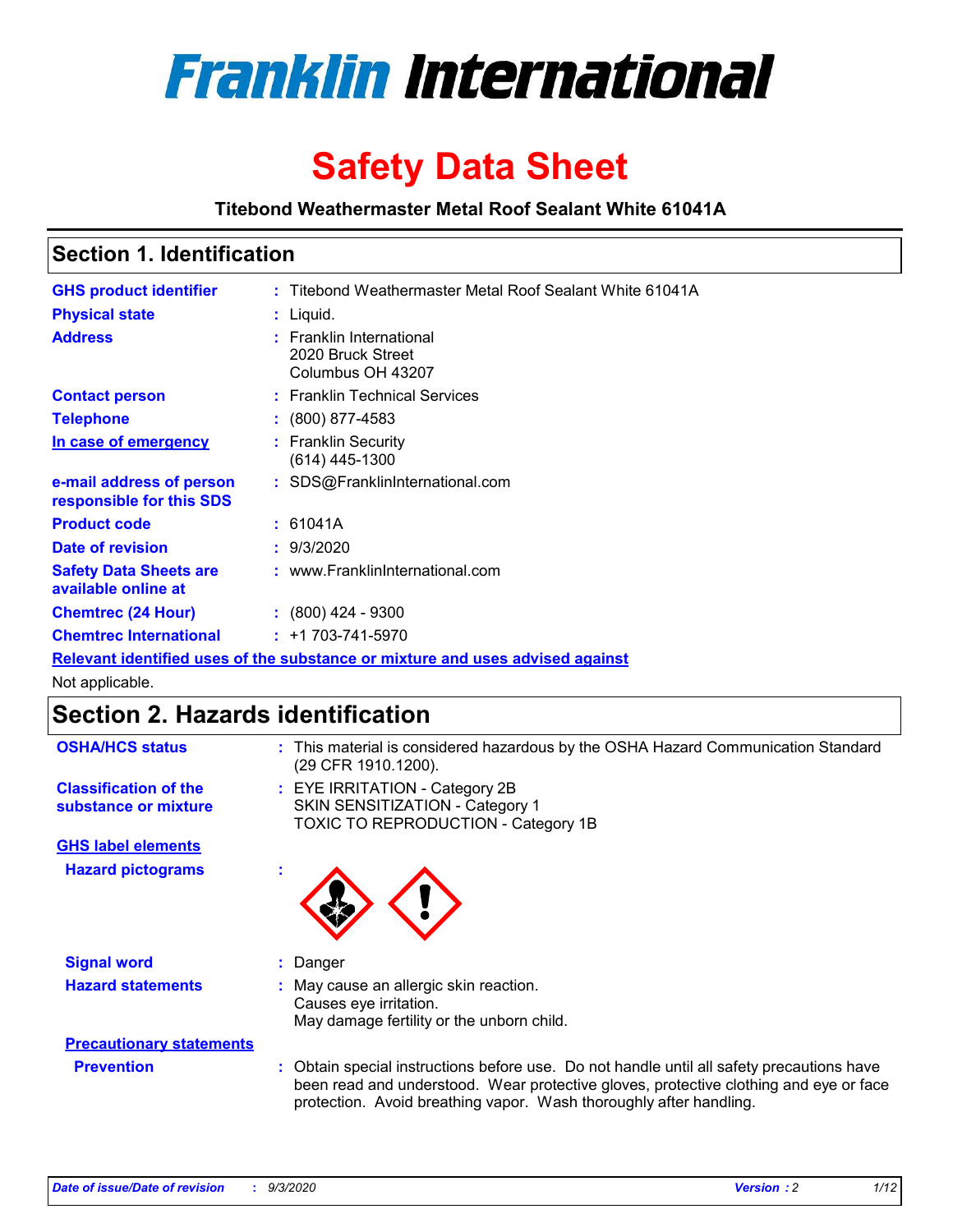## **Section 2. Hazards identification**

| <b>Response</b>                            | : IF exposed or concerned: Get medical advice or attention. Wash contaminated clothing<br>before reuse. IF ON SKIN: Wash with plenty of water. IF IN EYES: Rinse cautiously<br>with water for several minutes. Remove contact lenses, if present and easy to do.<br>Continue rinsing. If eye irritation persists: Get medical advice or attention. |
|--------------------------------------------|----------------------------------------------------------------------------------------------------------------------------------------------------------------------------------------------------------------------------------------------------------------------------------------------------------------------------------------------------|
| <b>Storage</b>                             | : Store locked up.                                                                                                                                                                                                                                                                                                                                 |
| <b>Disposal</b>                            | : Dispose of contents and container in accordance with all local, regional, national and<br>international regulations.                                                                                                                                                                                                                             |
| <b>Hazards not otherwise</b><br>classified | : Product generates methanol during cure.                                                                                                                                                                                                                                                                                                          |

# **Section 3. Composition/information on ingredients**

| <b>Substance/mixture</b> |  | $:$ Mixture |
|--------------------------|--|-------------|
|--------------------------|--|-------------|

| <b>Ingredient name</b>       | $\mathbf{o}$<br>70 | <b>CAS number</b> |
|------------------------------|--------------------|-------------------|
| 3-aminopropyltriethoxysilane | צ≥                 | 919-30-2          |
| Dibutyltin dilaurate         | ∣≤0.3              | 77-58-7           |

Any concentration shown as a range is to protect confidentiality or is due to batch variation.

**There are no additional ingredients present which, within the current knowledge of the supplier and in the concentrations applicable, are classified as hazardous to health or the environment and hence require reporting in this section.**

**Occupational exposure limits, if available, are listed in Section 8.**

## **Section 4. First aid measures**

| <b>Description of necessary first aid measures</b> |                                                                                                                                                                                                                                                                                                                                                                                                                                                                                                                                                                                                                                                                                                                                                                           |
|----------------------------------------------------|---------------------------------------------------------------------------------------------------------------------------------------------------------------------------------------------------------------------------------------------------------------------------------------------------------------------------------------------------------------------------------------------------------------------------------------------------------------------------------------------------------------------------------------------------------------------------------------------------------------------------------------------------------------------------------------------------------------------------------------------------------------------------|
| <b>Eye contact</b>                                 | : Immediately flush eyes with plenty of water, occasionally lifting the upper and lower<br>eyelids. Check for and remove any contact lenses. Continue to rinse for at least 10<br>minutes. If irritation persists, get medical attention.                                                                                                                                                                                                                                                                                                                                                                                                                                                                                                                                 |
| <b>Inhalation</b>                                  | : Remove victim to fresh air and keep at rest in a position comfortable for breathing. If<br>not breathing, if breathing is irregular or if respiratory arrest occurs, provide artificial<br>respiration or oxygen by trained personnel. It may be dangerous to the person providing<br>aid to give mouth-to-mouth resuscitation. Get medical attention. If unconscious, place<br>in recovery position and get medical attention immediately. Maintain an open airway.<br>Loosen tight clothing such as a collar, tie, belt or waistband. In case of inhalation of<br>decomposition products in a fire, symptoms may be delayed. The exposed person may<br>need to be kept under medical surveillance for 48 hours.                                                       |
| <b>Skin contact</b>                                | : Wash with plenty of soap and water. Remove contaminated clothing and shoes. Wash<br>contaminated clothing thoroughly with water before removing it, or wear gloves.<br>Continue to rinse for at least 10 minutes. Get medical attention. In the event of any<br>complaints or symptoms, avoid further exposure. Wash clothing before reuse. Clean<br>shoes thoroughly before reuse.                                                                                                                                                                                                                                                                                                                                                                                     |
| <b>Ingestion</b>                                   | : Wash out mouth with water. Remove dentures if any. Remove victim to fresh air and<br>keep at rest in a position comfortable for breathing. If material has been swallowed and<br>the exposed person is conscious, give small quantities of water to drink. Stop if the<br>exposed person feels sick as vomiting may be dangerous. Do not induce vomiting<br>unless directed to do so by medical personnel. If vomiting occurs, the head should be<br>kept low so that vomit does not enter the lungs. Get medical attention. Never give<br>anything by mouth to an unconscious person. If unconscious, place in recovery position<br>and get medical attention immediately. Maintain an open airway. Loosen tight clothing<br>such as a collar, tie, belt or waistband. |
| Most important symptoms/effects, acute and delayed |                                                                                                                                                                                                                                                                                                                                                                                                                                                                                                                                                                                                                                                                                                                                                                           |
| <b>Potential acute health effects</b>              |                                                                                                                                                                                                                                                                                                                                                                                                                                                                                                                                                                                                                                                                                                                                                                           |
| <b>Eye contact</b>                                 | : May cause eye irritation.                                                                                                                                                                                                                                                                                                                                                                                                                                                                                                                                                                                                                                                                                                                                               |
| <b>Inhalation</b>                                  | : No known significant effects or critical hazards.                                                                                                                                                                                                                                                                                                                                                                                                                                                                                                                                                                                                                                                                                                                       |
|                                                    |                                                                                                                                                                                                                                                                                                                                                                                                                                                                                                                                                                                                                                                                                                                                                                           |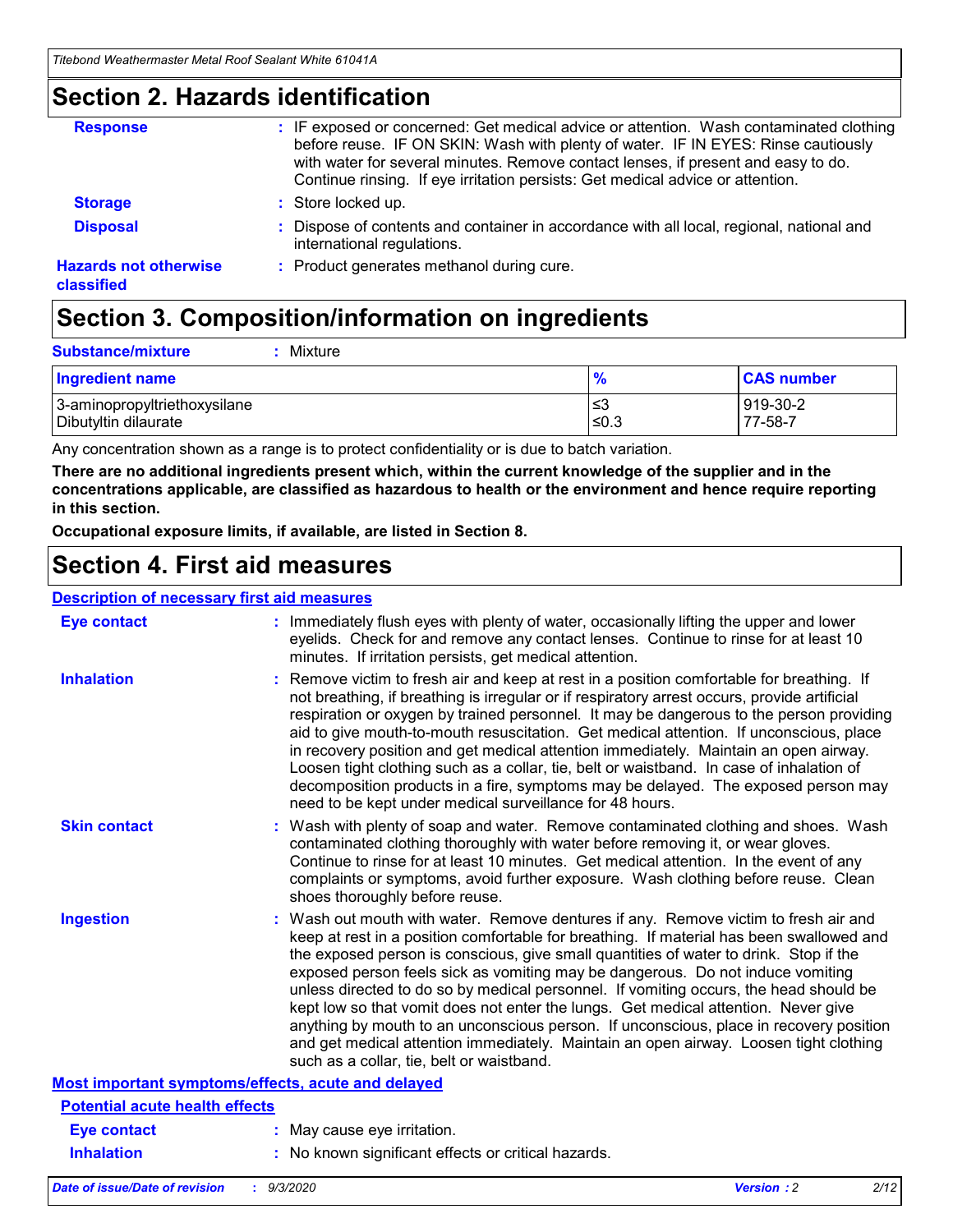| i ilebohu wealilehiilasiel welai Rool Sealahi willie 01041A |                                                                                                                                                                                                                                                                                                                                                                                                                 |
|-------------------------------------------------------------|-----------------------------------------------------------------------------------------------------------------------------------------------------------------------------------------------------------------------------------------------------------------------------------------------------------------------------------------------------------------------------------------------------------------|
| <b>Section 4. First aid measures</b>                        |                                                                                                                                                                                                                                                                                                                                                                                                                 |
| <b>Skin contact</b>                                         | : May cause skin irritation.                                                                                                                                                                                                                                                                                                                                                                                    |
| <b>Ingestion</b>                                            | : No known significant effects or critical hazards.                                                                                                                                                                                                                                                                                                                                                             |
| Over-exposure signs/symptoms                                |                                                                                                                                                                                                                                                                                                                                                                                                                 |
| <b>Eye contact</b>                                          | : Adverse symptoms may include the following:<br>irritation<br>watering<br>redness                                                                                                                                                                                                                                                                                                                              |
| <b>Inhalation</b>                                           | : Adverse symptoms may include the following:<br>reduced fetal weight<br>increase in fetal deaths<br>skeletal malformations                                                                                                                                                                                                                                                                                     |
| <b>Skin contact</b>                                         | : Adverse symptoms may include the following:<br>irritation<br>redness<br>reduced fetal weight<br>increase in fetal deaths<br>skeletal malformations                                                                                                                                                                                                                                                            |
| <b>Ingestion</b>                                            | : Adverse symptoms may include the following:<br>reduced fetal weight<br>increase in fetal deaths<br>skeletal malformations                                                                                                                                                                                                                                                                                     |
|                                                             | Indication of immediate medical attention and special treatment needed, if necessary                                                                                                                                                                                                                                                                                                                            |
| <b>Notes to physician</b>                                   | : In case of inhalation of decomposition products in a fire, symptoms may be delayed.<br>The exposed person may need to be kept under medical surveillance for 48 hours.                                                                                                                                                                                                                                        |
| <b>Specific treatments</b>                                  | : No specific treatment.                                                                                                                                                                                                                                                                                                                                                                                        |
| <b>Protection of first-aiders</b>                           | : No action shall be taken involving any personal risk or without suitable training. If it is<br>suspected that fumes are still present, the rescuer should wear an appropriate mask or<br>self-contained breathing apparatus. It may be dangerous to the person providing aid to<br>give mouth-to-mouth resuscitation. Wash contaminated clothing thoroughly with water<br>before removing it, or wear gloves. |
| See toxicological information (Section 11)                  |                                                                                                                                                                                                                                                                                                                                                                                                                 |

# **Section 5. Fire-fighting measures**

| : Use an extinguishing agent suitable for the surrounding fire.                                                                                                                                   |
|---------------------------------------------------------------------------------------------------------------------------------------------------------------------------------------------------|
| : None known.                                                                                                                                                                                     |
| : In a fire or if heated, a pressure increase will occur and the container may burst.                                                                                                             |
| Decomposition products may include the following materials:<br>carbon dioxide<br>carbon monoxide<br>nitrogen oxides<br>metal oxide/oxides                                                         |
| Promptly isolate the scene by removing all persons from the vicinity of the incident if<br>there is a fire. No action shall be taken involving any personal risk or without suitable<br>training. |
| : Fire-fighters should wear appropriate protective equipment and self-contained breathing<br>apparatus (SCBA) with a full face-piece operated in positive pressure mode.                          |
|                                                                                                                                                                                                   |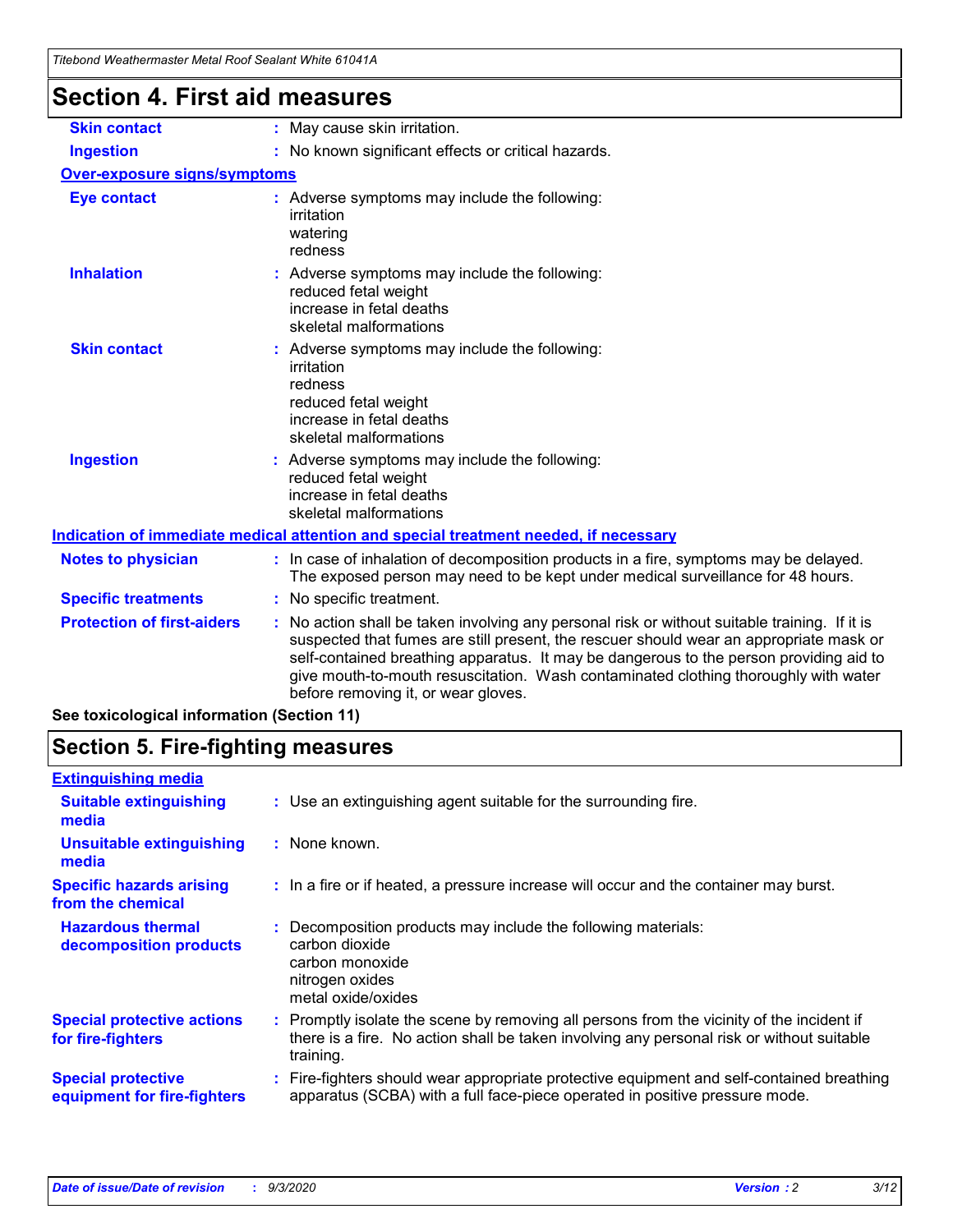### **Section 6. Accidental release measures**

|                                                              | <b>Personal precautions, protective equipment and emergency procedures</b>                                                                                                                                                                                                                                                                                                                                                                                                                                                                                                                                                                                                                                   |  |  |  |
|--------------------------------------------------------------|--------------------------------------------------------------------------------------------------------------------------------------------------------------------------------------------------------------------------------------------------------------------------------------------------------------------------------------------------------------------------------------------------------------------------------------------------------------------------------------------------------------------------------------------------------------------------------------------------------------------------------------------------------------------------------------------------------------|--|--|--|
| For non-emergency<br>personnel                               | : No action shall be taken involving any personal risk or without suitable training.<br>Evacuate surrounding areas. Keep unnecessary and unprotected personnel from<br>entering. Do not touch or walk through spilled material. Avoid breathing vapor or mist.<br>Provide adequate ventilation. Wear appropriate respirator when ventilation is<br>inadequate. Put on appropriate personal protective equipment.                                                                                                                                                                                                                                                                                             |  |  |  |
| For emergency responders                                     | : If specialized clothing is required to deal with the spillage, take note of any information in<br>Section 8 on suitable and unsuitable materials. See also the information in "For non-<br>emergency personnel".                                                                                                                                                                                                                                                                                                                                                                                                                                                                                           |  |  |  |
| <b>Environmental precautions</b>                             | : Avoid dispersal of spilled material and runoff and contact with soil, waterways, drains<br>and sewers. Inform the relevant authorities if the product has caused environmental<br>pollution (sewers, waterways, soil or air).                                                                                                                                                                                                                                                                                                                                                                                                                                                                              |  |  |  |
| <b>Methods and materials for containment and cleaning up</b> |                                                                                                                                                                                                                                                                                                                                                                                                                                                                                                                                                                                                                                                                                                              |  |  |  |
| <b>Small spill</b>                                           | : Stop leak if without risk. Move containers from spill area. Dilute with water and mop up<br>if water-soluble. Alternatively, or if water-insoluble, absorb with an inert dry material and<br>place in an appropriate waste disposal container. Dispose of via a licensed waste<br>disposal contractor.                                                                                                                                                                                                                                                                                                                                                                                                     |  |  |  |
| <b>Large spill</b>                                           | : Stop leak if without risk. Move containers from spill area. Approach release from<br>upwind. Prevent entry into sewers, water courses, basements or confined areas. Wash<br>spillages into an effluent treatment plant or proceed as follows. Contain and collect<br>spillage with non-combustible, absorbent material e.g. sand, earth, vermiculite or<br>diatomaceous earth and place in container for disposal according to local regulations<br>(see Section 13). Dispose of via a licensed waste disposal contractor. Contaminated<br>absorbent material may pose the same hazard as the spilled product. Note: see<br>Section 1 for emergency contact information and Section 13 for waste disposal. |  |  |  |

# **Section 7. Handling and storage**

### **Precautions for safe handling**

| <b>Protective measures</b>                                                       | : Put on appropriate personal protective equipment (see Section 8). Persons with a<br>history of skin sensitization problems should not be employed in any process in which<br>this product is used. Avoid exposure - obtain special instructions before use. Avoid<br>exposure during pregnancy. Do not handle until all safety precautions have been read<br>and understood. Do not get in eyes or on skin or clothing. Do not ingest. Avoid<br>breathing vapor or mist. If during normal use the material presents a respiratory hazard,<br>use only with adequate ventilation or wear appropriate respirator. Keep in the original<br>container or an approved alternative made from a compatible material, kept tightly<br>closed when not in use. Empty containers retain product residue and can be hazardous.<br>Do not reuse container. |
|----------------------------------------------------------------------------------|--------------------------------------------------------------------------------------------------------------------------------------------------------------------------------------------------------------------------------------------------------------------------------------------------------------------------------------------------------------------------------------------------------------------------------------------------------------------------------------------------------------------------------------------------------------------------------------------------------------------------------------------------------------------------------------------------------------------------------------------------------------------------------------------------------------------------------------------------|
| <b>Advice on general</b><br>occupational hygiene                                 | : Eating, drinking and smoking should be prohibited in areas where this material is<br>handled, stored and processed. Workers should wash hands and face before eating,<br>drinking and smoking. Remove contaminated clothing and protective equipment before<br>entering eating areas. See also Section 8 for additional information on hygiene<br>measures.                                                                                                                                                                                                                                                                                                                                                                                                                                                                                    |
| <b>Conditions for safe storage,</b><br>including any<br><i>incompatibilities</i> | Store between the following temperatures: 0 to 120°C (32 to 248°F). Store in<br>accordance with local regulations. Store in original container protected from direct<br>sunlight in a dry, cool and well-ventilated area, away from incompatible materials (see<br>Section 10) and food and drink. Store locked up. Keep container tightly closed and<br>sealed until ready for use. Containers that have been opened must be carefully<br>resealed and kept upright to prevent leakage. Do not store in unlabeled containers.<br>Use appropriate containment to avoid environmental contamination. See Section 10 for<br>incompatible materials before handling or use.                                                                                                                                                                         |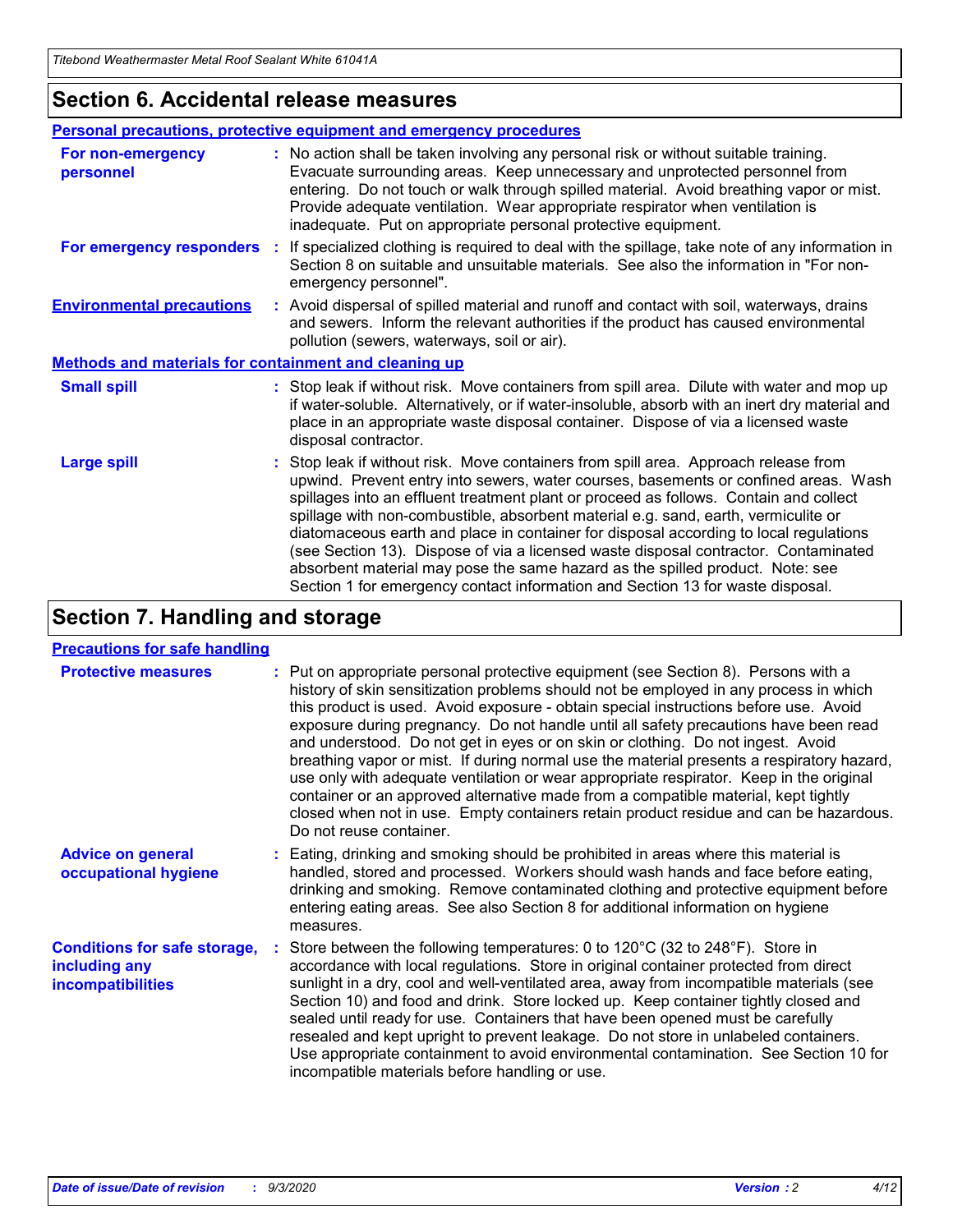# **Section 8. Exposure controls/personal protection**

### **Control parameters**

### **Occupational exposure limits**

| <b>Ingredient name</b>                               |    |                        | <b>Exposure limits</b>                                                                                                                                                                                                                                                                                                                                                                                                                                                                                                                                                                                                 |
|------------------------------------------------------|----|------------------------|------------------------------------------------------------------------------------------------------------------------------------------------------------------------------------------------------------------------------------------------------------------------------------------------------------------------------------------------------------------------------------------------------------------------------------------------------------------------------------------------------------------------------------------------------------------------------------------------------------------------|
| 3-aminopropyltriethoxysilane<br>Dibutyltin dilaurate |    |                        | None.<br>ACGIH TLV (United States, 3/2020). Absorbed through skin.<br>Notes: as Sn<br>TWA: $0.1 \text{ mg/m}^3$ , (as Sn) 8 hours.<br>STEL: 0.2 mg/m <sup>3</sup> , (as Sn) 15 minutes.<br>NIOSH REL (United States, 10/2016). Absorbed through skin.<br>Notes: as Sn<br>TWA: 0.1 mg/m <sup>3</sup> , (as Sn) 10 hours.<br>OSHA PEL (United States, 5/2018). Notes: as Sn<br>TWA: 0.1 mg/m <sup>3</sup> , (as Sn) 8 hours.<br>OSHA PEL 1989 (United States, 3/1989). Absorbed through skin.<br>Notes: measured as Sn<br>TWA: 0.1 mg/m <sup>3</sup> , (measured as Sn) 8 hours. Form: Organic                           |
| <b>Appropriate engineering</b><br>controls           |    |                        | : If user operations generate dust, fumes, gas, vapor or mist, use process enclosures,<br>local exhaust ventilation or other engineering controls to keep worker exposure to<br>airborne contaminants below any recommended or statutory limits.                                                                                                                                                                                                                                                                                                                                                                       |
| <b>Environmental exposure</b><br>controls            |    |                        | Emissions from ventilation or work process equipment should be checked to ensure<br>they comply with the requirements of environmental protection legislation. In some<br>cases, fume scrubbers, filters or engineering modifications to the process equipment<br>will be necessary to reduce emissions to acceptable levels.                                                                                                                                                                                                                                                                                          |
| <b>Individual protection measures</b>                |    |                        |                                                                                                                                                                                                                                                                                                                                                                                                                                                                                                                                                                                                                        |
| <b>Hygiene measures</b>                              |    |                        | : Wash hands, forearms and face thoroughly after handling chemical products, before<br>eating, smoking and using the lavatory and at the end of the working period.<br>Appropriate techniques should be used to remove potentially contaminated clothing.<br>Contaminated work clothing should not be allowed out of the workplace. Wash<br>contaminated clothing before reusing. Ensure that eyewash stations and safety<br>showers are close to the workstation location.                                                                                                                                            |
| <b>Eye/face protection</b>                           |    |                        | Safety eyewear complying with an approved standard should be used when a risk<br>assessment indicates this is necessary to avoid exposure to liquid splashes, mists,<br>gases or dusts. If contact is possible, the following protection should be worn, unless<br>the assessment indicates a higher degree of protection: chemical splash goggles.                                                                                                                                                                                                                                                                    |
| <b>Skin protection</b>                               |    |                        |                                                                                                                                                                                                                                                                                                                                                                                                                                                                                                                                                                                                                        |
| <b>Hand protection</b>                               |    |                        | : Chemical-resistant, impervious gloves complying with an approved standard should be<br>worn at all times when handling chemical products if a risk assessment indicates this is<br>necessary. Considering the parameters specified by the glove manufacturer, check<br>during use that the gloves are still retaining their protective properties. It should be<br>noted that the time to breakthrough for any glove material may be different for different<br>glove manufacturers. In the case of mixtures, consisting of several substances, the<br>protection time of the gloves cannot be accurately estimated. |
| <b>Body protection</b>                               |    | handling this product. | Personal protective equipment for the body should be selected based on the task being<br>performed and the risks involved and should be approved by a specialist before                                                                                                                                                                                                                                                                                                                                                                                                                                                |
| <b>Other skin protection</b>                         |    |                        | : Appropriate footwear and any additional skin protection measures should be selected<br>based on the task being performed and the risks involved and should be approved by a<br>specialist before handling this product.                                                                                                                                                                                                                                                                                                                                                                                              |
| <b>Respiratory protection</b>                        | ÷. | aspects of use.        | Based on the hazard and potential for exposure, select a respirator that meets the<br>appropriate standard or certification. Respirators must be used according to a<br>respiratory protection program to ensure proper fitting, training, and other important                                                                                                                                                                                                                                                                                                                                                         |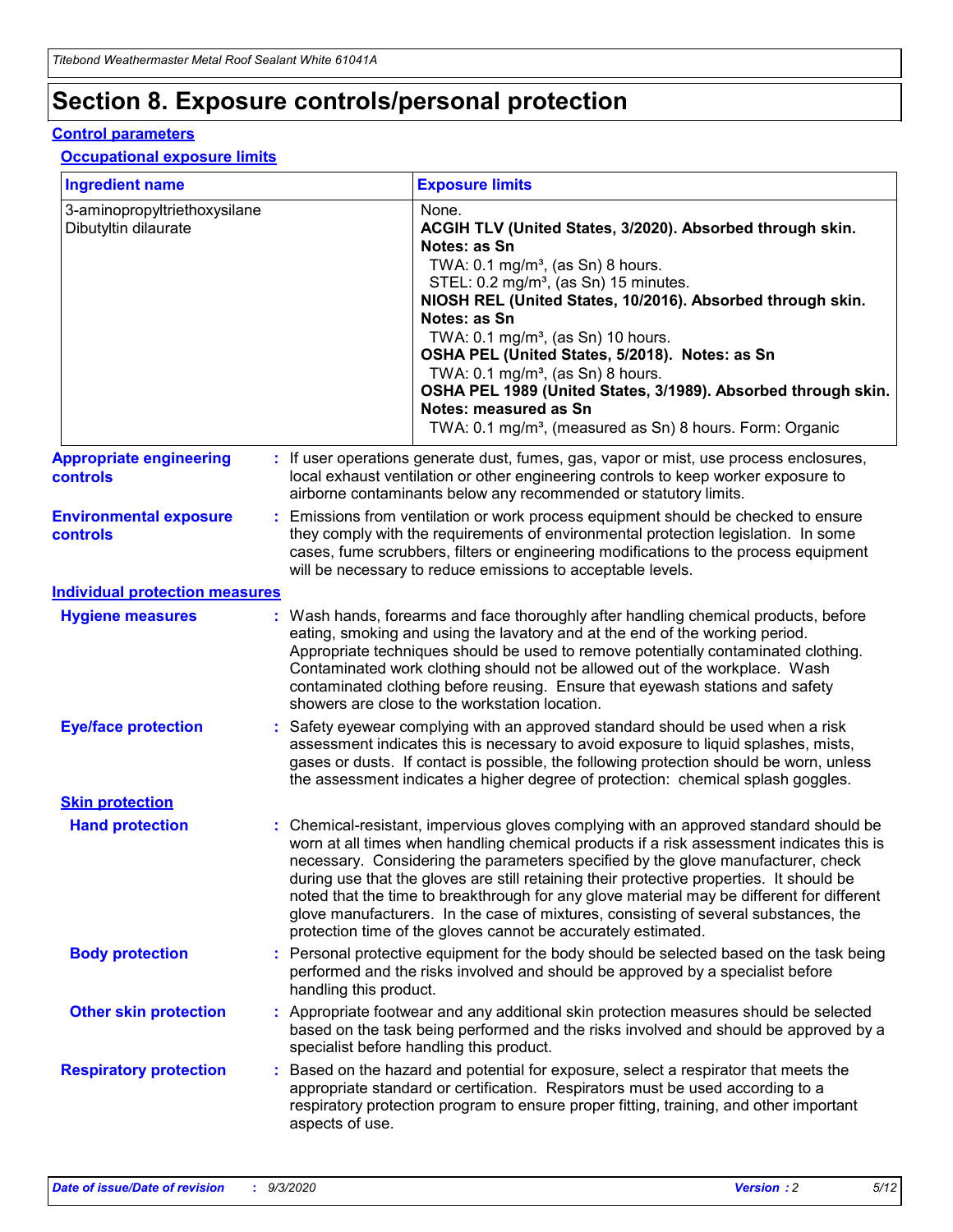### **Section 9. Physical and chemical properties**

### **Appearance**

| <b>Physical state</b>                             | : Liquid. [Paste.]                                              |
|---------------------------------------------------|-----------------------------------------------------------------|
| Color                                             | White.                                                          |
| Odor                                              | Characteristic.                                                 |
| <b>Odor threshold</b>                             | : Not available.                                                |
| pH                                                | Not applicable.                                                 |
| <b>Melting point</b>                              | : Not available.                                                |
| <b>Boiling point</b>                              | : $>200^{\circ}$ C ( $>392^{\circ}$ F)                          |
| <b>Flash point</b>                                | : Closed cup: >200°C (>392°F) [Setaflash.]                      |
| <b>Evaporation rate</b>                           | $:$ >1 (butyl acetate = 1)                                      |
| <b>Flammability (solid, gas)</b>                  | : Not available.                                                |
| Lower and upper explosive<br>(flammable) limits   | : Not available.                                                |
| <b>VOC (less water, less</b><br>exempt solvents)  | : 0 g/l                                                         |
| <b>Volatility</b>                                 | $: 0\%$ (w/w)                                                   |
| <b>Vapor density</b>                              | : Not available.                                                |
| <b>Relative density</b>                           | $\mathbf{1} \times 432$                                         |
| <b>Solubility</b>                                 | Insoluble in the following materials: cold water and hot water. |
| <b>Solubility in water</b>                        | $:$ Not available.                                              |
| <b>Partition coefficient: n-</b><br>octanol/water | : Not available.                                                |
| <b>Auto-ignition temperature</b>                  | : Not available.                                                |
| <b>Decomposition temperature</b>                  | $:$ Not available.                                              |
|                                                   |                                                                 |

# **Section 10. Stability and reactivity**

| <b>Reactivity</b>                            | : No specific test data related to reactivity available for this product or its ingredients.            |
|----------------------------------------------|---------------------------------------------------------------------------------------------------------|
| <b>Chemical stability</b>                    | : The product is stable.                                                                                |
| <b>Possibility of hazardous</b><br>reactions | : Under normal conditions of storage and use, hazardous reactions will not occur.                       |
| <b>Conditions to avoid</b>                   | : No specific data.                                                                                     |
| <b>Incompatible materials</b>                | : No specific data.                                                                                     |
| <b>Hazardous decomposition</b><br>products   | Under normal conditions of storage and use, hazardous decomposition products should<br>not be produced. |

# **Section 11. Toxicological information**

### **Information on toxicological effects**

### **Acute toxicity**

| <b>Product/ingredient name</b> | <b>Result</b>           | <b>Species</b> | <b>Dose</b>                | <b>Exposure</b> |
|--------------------------------|-------------------------|----------------|----------------------------|-----------------|
| 3-aminopropyltriethoxysilane   | <b>ILD50 Dermal</b>     | Rabbit         | 4.29 g/kg                  |                 |
| Dibutyltin dilaurate           | ILD50 Oral<br>LD50 Oral | Rat<br>Rat     | $1.57$ g/kg<br>175 $mg/kg$ |                 |
|                                |                         |                |                            |                 |

**Irritation/Corrosion**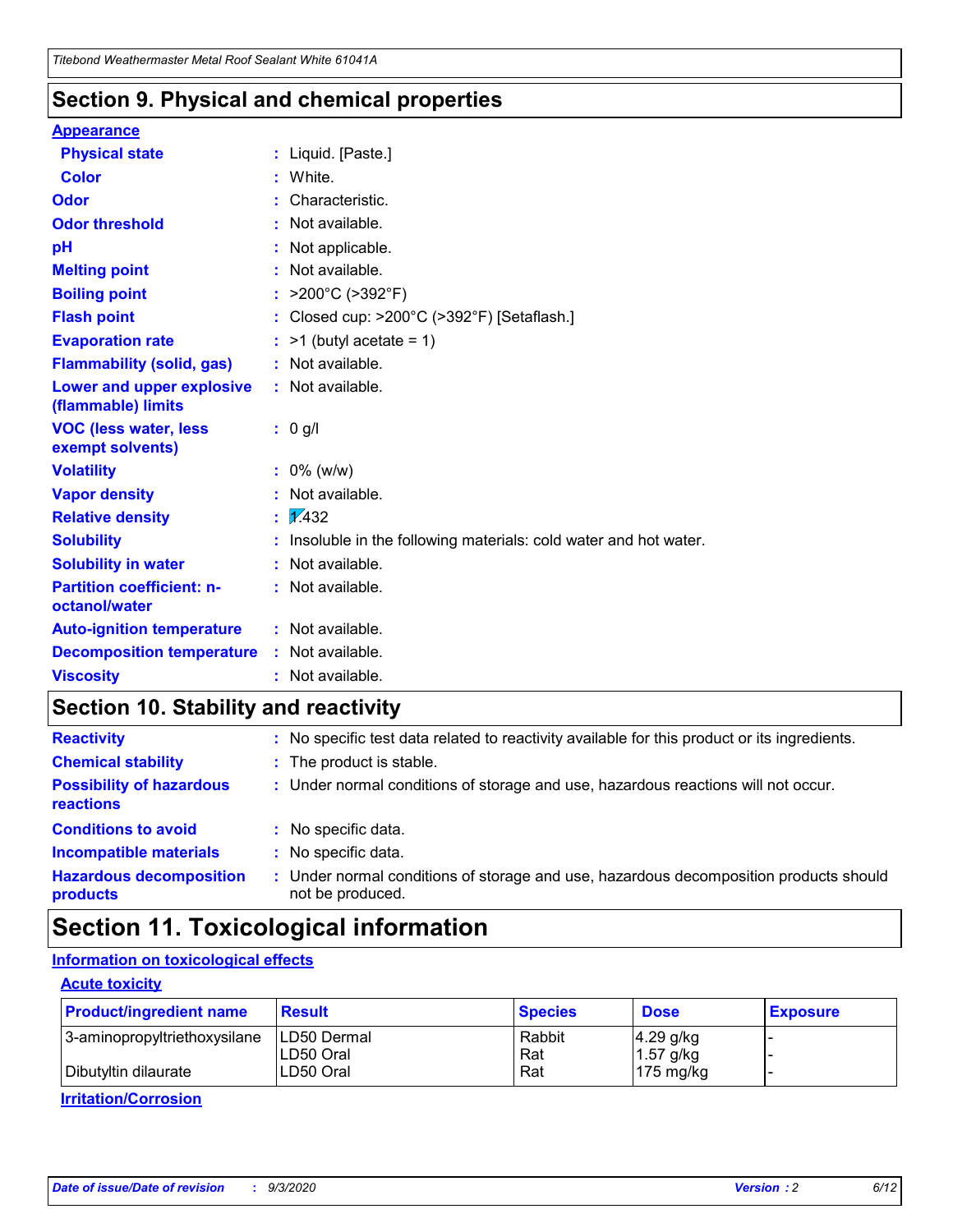# **Section 11. Toxicological information**

| <b>Product/ingredient name</b> | <b>Result</b>            | <b>Species</b> | <b>Score</b> | <b>Exposure</b>    | <b>Observation</b> |
|--------------------------------|--------------------------|----------------|--------------|--------------------|--------------------|
| 3-aminopropyltriethoxysilane   | Eyes - Mild irritant     | Rabbit         |              | $100$ mg           |                    |
|                                | Eyes - Severe irritant   | Rabbit         |              | 24 hours 750       |                    |
|                                |                          |                |              | ug                 |                    |
|                                | Skin - Severe irritant   | Rabbit         |              | 24 hours 5         | -                  |
| Dibutyltin dilaurate           | Eyes - Moderate irritant | Rabbit         |              | mg<br>24 hours 100 |                    |
|                                |                          |                |              | mg                 |                    |
|                                | Skin - Severe irritant   | Rabbit         |              | 500 mg             | -                  |

### **Sensitization**

Not available.

### **Mutagenicity**

Not available.

### **Carcinogenicity**

Not available.

### **Reproductive toxicity**

Not available.

### **Teratogenicity**

Not available.

### **Specific target organ toxicity (single exposure)**

Not available.

### **Specific target organ toxicity (repeated exposure)**

| <b>Name</b>                                                                         |                                                                            | <b>Category</b>                                     | <b>Route of</b><br>exposure | <b>Target organs</b> |  |  |
|-------------------------------------------------------------------------------------|----------------------------------------------------------------------------|-----------------------------------------------------|-----------------------------|----------------------|--|--|
| Dibutyltin dilaurate                                                                |                                                                            | Category 1                                          |                             | respiratory system   |  |  |
| <b>Aspiration hazard</b><br>Not available.                                          |                                                                            |                                                     |                             |                      |  |  |
| <b>Information on the likely</b><br>routes of exposure                              | : Not available.                                                           |                                                     |                             |                      |  |  |
| <b>Potential acute health effects</b>                                               |                                                                            |                                                     |                             |                      |  |  |
| <b>Eye contact</b>                                                                  | : May cause eye irritation.                                                |                                                     |                             |                      |  |  |
| <b>Inhalation</b>                                                                   |                                                                            | : No known significant effects or critical hazards. |                             |                      |  |  |
| <b>Skin contact</b>                                                                 |                                                                            | : May cause skin irritation.                        |                             |                      |  |  |
| <b>Ingestion</b>                                                                    |                                                                            | : No known significant effects or critical hazards. |                             |                      |  |  |
| <b>Symptoms related to the physical, chemical and toxicological characteristics</b> |                                                                            |                                                     |                             |                      |  |  |
| <b>Eye contact</b>                                                                  | irritation<br>watering<br>redness                                          | : Adverse symptoms may include the following:       |                             |                      |  |  |
| <b>Inhalation</b>                                                                   | reduced fetal weight<br>increase in fetal deaths<br>skeletal malformations | : Adverse symptoms may include the following:       |                             |                      |  |  |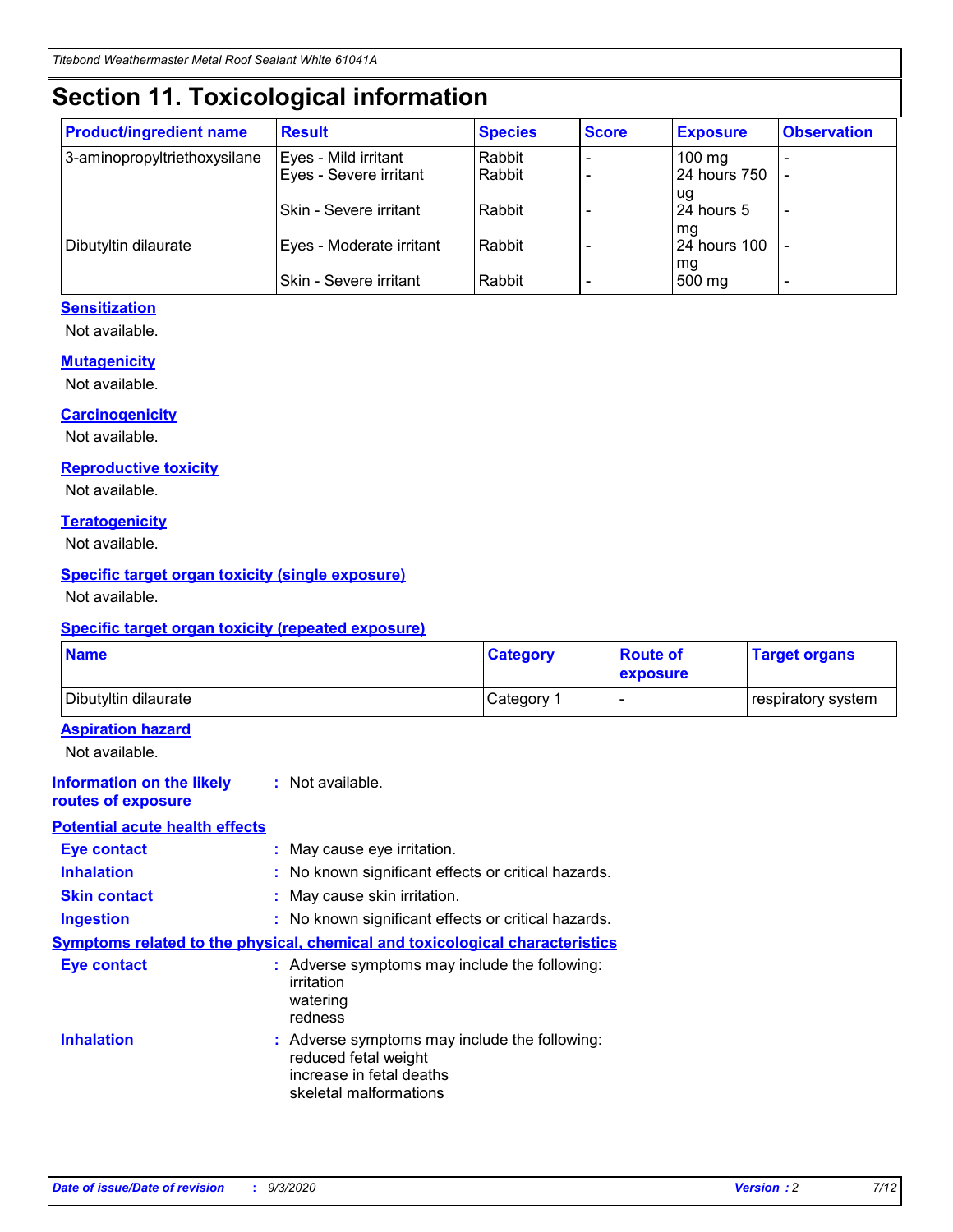*Titebond Weathermaster Metal Roof Sealant White 61041A*

# **Section 11. Toxicological information**

| <b>Skin contact</b>                          | : Adverse symptoms may include the following:<br>irritation                                            |
|----------------------------------------------|--------------------------------------------------------------------------------------------------------|
|                                              | redness                                                                                                |
|                                              | reduced fetal weight                                                                                   |
|                                              | increase in fetal deaths                                                                               |
|                                              | skeletal malformations                                                                                 |
| <b>Ingestion</b>                             | : Adverse symptoms may include the following:<br>reduced fetal weight                                  |
|                                              | increase in fetal deaths                                                                               |
|                                              | skeletal malformations                                                                                 |
|                                              | Delayed and immediate effects and also chronic effects from short and long term exposure               |
| <b>Short term exposure</b>                   |                                                                                                        |
| <b>Potential immediate</b><br>effects        | : Not available.                                                                                       |
| <b>Potential delayed effects</b>             | : Not available.                                                                                       |
| <b>Long term exposure</b>                    |                                                                                                        |
| <b>Potential immediate</b><br><b>effects</b> | : Not available.                                                                                       |
| <b>Potential delayed effects</b>             | : Not available.                                                                                       |
| <b>Potential chronic health effects</b>      |                                                                                                        |
| Not available.                               |                                                                                                        |
| <b>General</b>                               | Once sensitized, a severe allergic reaction may occur when subsequently exposed to<br>very low levels. |
| <b>Carcinogenicity</b>                       | No known significant effects or critical hazards.                                                      |
| <b>Mutagenicity</b>                          | : No known significant effects or critical hazards.                                                    |
| <b>Teratogenicity</b>                        | May damage the unborn child.                                                                           |
| <b>Developmental effects</b>                 | : No known significant effects or critical hazards.                                                    |
| <b>Fertility effects</b>                     | : May damage fertility.                                                                                |
| <b>Numerical measures of toxicity</b>        |                                                                                                        |
| <b>Acute toxicity estimates</b>              |                                                                                                        |
| Not ovoilable                                |                                                                                                        |

Not available.

# **Section 12. Ecological information**

### **Toxicity**

| <b>Product/ingredient name</b> | <b>Result</b>                                       | <b>Species</b>               | <b>Exposure</b>       |
|--------------------------------|-----------------------------------------------------|------------------------------|-----------------------|
| Dibutyltin dilaurate           | $ CC50>3$ mg/l<br>Chronic EC10 > 2 mg/l Fresh water | Algae<br>Algae - Desmodesmus | 72 hours<br>196 hours |
|                                |                                                     | <b>I</b> subspicatus         |                       |

### **Persistence and degradability**

| <b>Product/ingredient name</b> | <b>Test</b>                                                                    | <b>Result</b>  |                   | <b>Dose</b> | <b>Inoculum</b>         |
|--------------------------------|--------------------------------------------------------------------------------|----------------|-------------------|-------------|-------------------------|
| Dibutyltin dilaurate           | OECD 301F<br>Ready<br>Biodegradability -<br>Manometric<br>Respirometry<br>Test | 23 % - 28 days |                   |             |                         |
| <b>Product/ingredient name</b> | <b>Aquatic half-life</b>                                                       |                | <b>Photolysis</b> |             | <b>Biodegradability</b> |
| Dibutyltin dilaurate           |                                                                                |                |                   |             | <b>Inherent</b>         |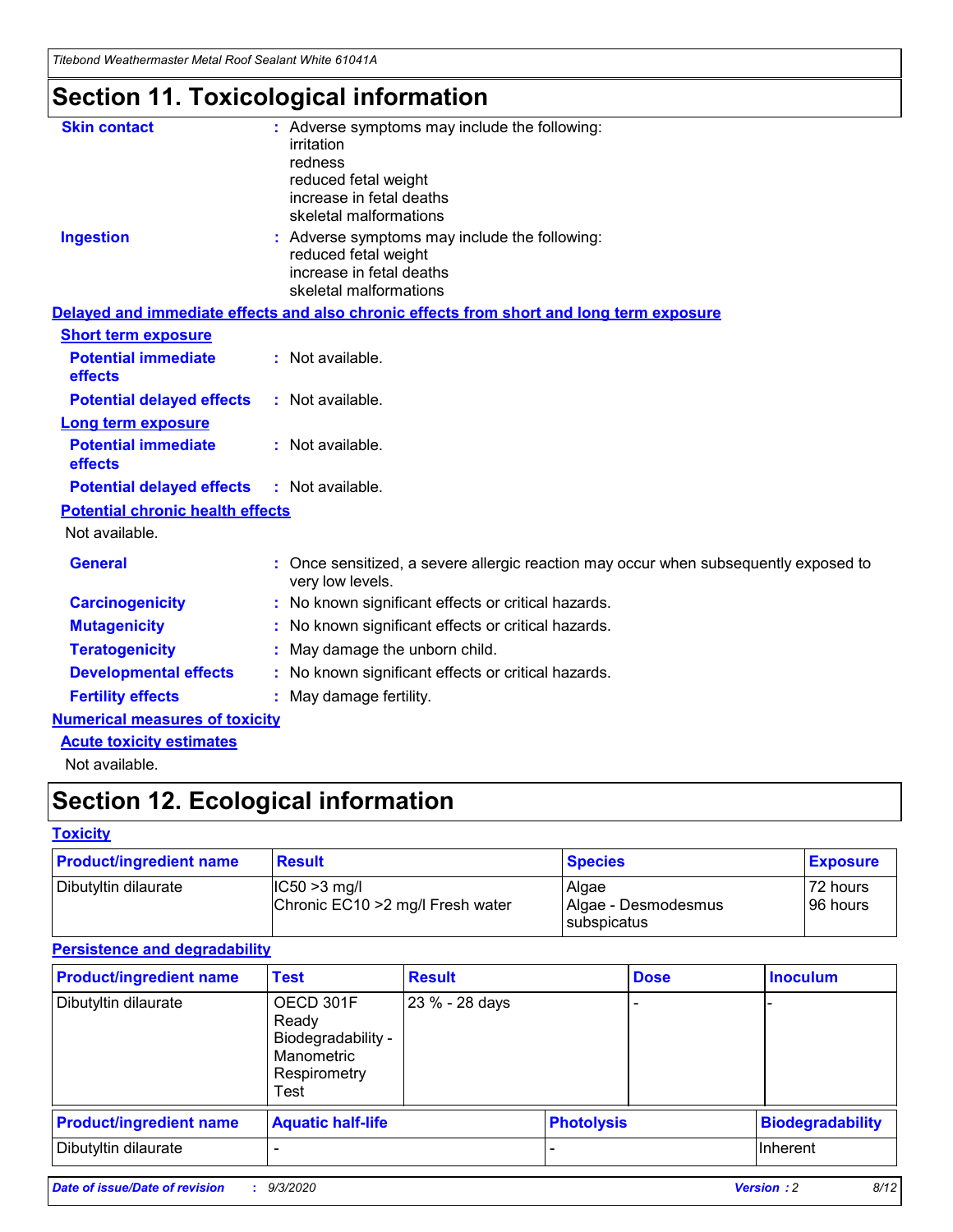# **Section 12. Ecological information**

### **Bioaccumulative potential**

| <b>Product/ingredient name</b> | $LogPow$ | <b>BCF</b> | <b>Potential</b> |
|--------------------------------|----------|------------|------------------|
| 3-aminopropyltriethoxysilane   | 1.7      | 3.4        | low              |
| Dibutyltin dilaurate           | 4.44     | 2.91       | low              |

### **Mobility in soil**

| <b>MODINTY IN SON</b>                                         |                                                     |
|---------------------------------------------------------------|-----------------------------------------------------|
| <b>Soil/water partition</b><br>coefficient (K <sub>oc</sub> ) | : Not available.                                    |
| <b>Other adverse effects</b>                                  | : No known significant effects or critical hazards. |

# **Section 13. Disposal considerations**

**Disposal methods :**

The generation of waste should be avoided or minimized wherever possible. Disposal of this product, solutions and any by-products should at all times comply with the requirements of environmental protection and waste disposal legislation and any regional local authority requirements. Dispose of surplus and non-recyclable products via a licensed waste disposal contractor. Waste should not be disposed of untreated to the sewer unless fully compliant with the requirements of all authorities with jurisdiction. Waste packaging should be recycled. Incineration or landfill should only be considered when recycling is not feasible. This material and its container must be disposed of in a safe way. Care should be taken when handling emptied containers that have not been cleaned or rinsed out. Empty containers or liners may retain some product residues. Avoid dispersal of spilled material and runoff and contact with soil, waterways, drains and sewers.

# **Section 14. Transport information**

|                                      | <b>DOT</b><br><b>Classification</b> | <b>TDG</b><br><b>Classification</b> | <b>Mexico</b><br><b>Classification</b> | <b>ADR/RID</b>           | <b>IMDG</b>              | <b>IATA</b>    |
|--------------------------------------|-------------------------------------|-------------------------------------|----------------------------------------|--------------------------|--------------------------|----------------|
| <b>UN number</b>                     | Not regulated.                      | Not regulated.                      | Not regulated.                         | Not regulated.           | Not regulated.           | Not regulated. |
| <b>UN proper</b><br>shipping name    |                                     |                                     |                                        |                          |                          |                |
| <b>Transport</b><br>hazard class(es) |                                     | $\overline{\phantom{0}}$            | $\qquad \qquad \blacksquare$           | $\overline{\phantom{0}}$ | $\overline{\phantom{0}}$ |                |
| <b>Packing group</b>                 |                                     |                                     |                                        |                          |                          |                |
| <b>Environmental</b><br>hazards      | No.                                 | No.                                 | No.                                    | No.                      | No.                      | No.            |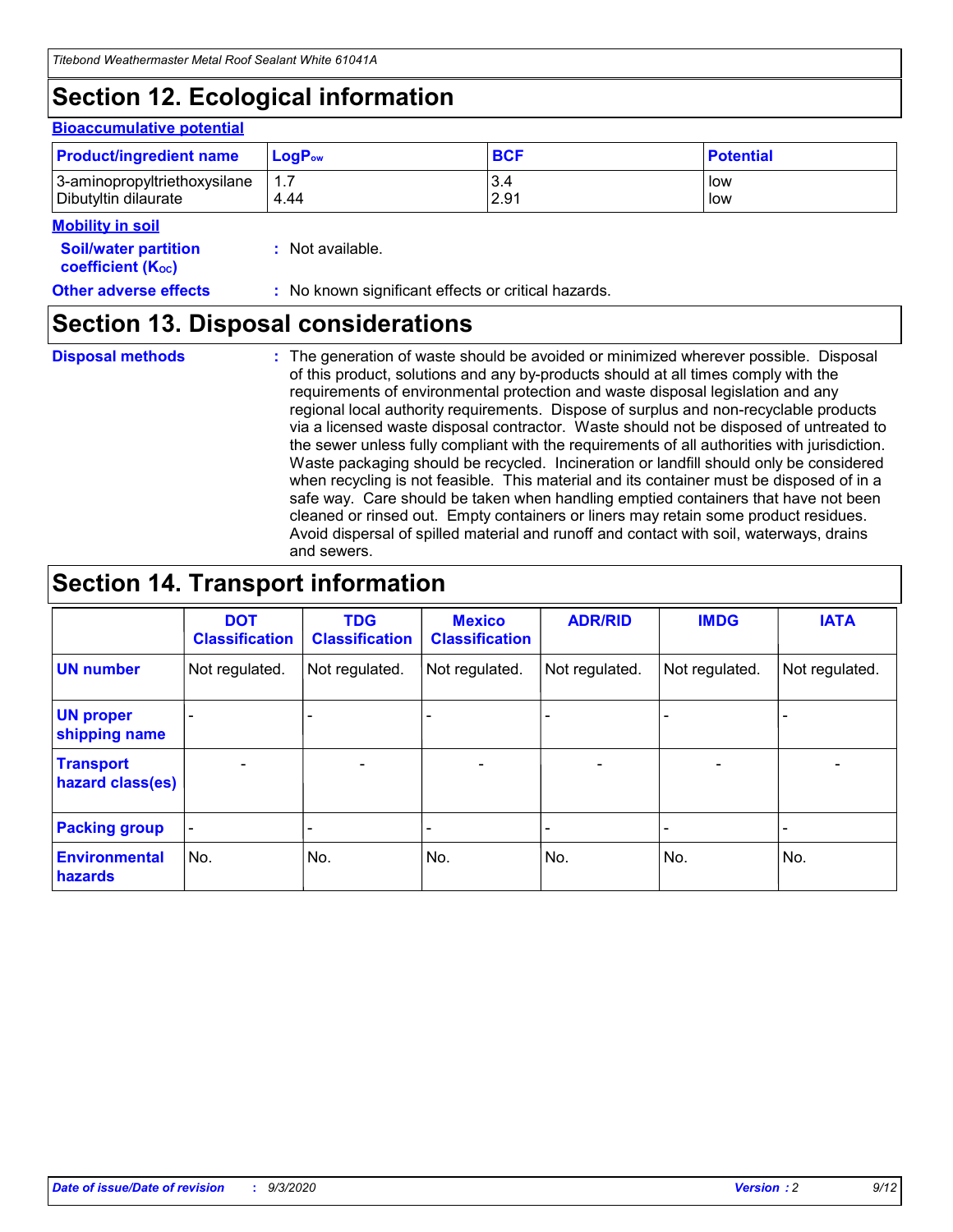# **Section 15. Regulatory information**

### **U.S. Federal regulations**

### **SARA 302/304**

### **Composition/information on ingredients**

No products were found.

| SARA 304 RQ | Not applicable. |
|-------------|-----------------|
|-------------|-----------------|

#### **SARA 311/312**

**Classification :** EYE IRRITATION - Category 2B SKIN SENSITIZATION - Category 1 TOXIC TO REPRODUCTION - Category 1B HNOC - Product generates methanol during cure.

### **Composition/information on ingredients**

| <b>Name</b>                  | $\frac{9}{6}$ | <b>Classification</b>                                                                                                                                                                                                                                                                                      |
|------------------------------|---------------|------------------------------------------------------------------------------------------------------------------------------------------------------------------------------------------------------------------------------------------------------------------------------------------------------------|
| 3-aminopropyltriethoxysilane | $\leq$ 3      | <b>FLAMMABLE LIQUIDS - Category 4</b><br><b>ACUTE TOXICITY (oral) - Category 4</b><br><b>SKIN IRRITATION - Category 2</b><br>EYE IRRITATION - Category 2A                                                                                                                                                  |
| Dibutyltin dilaurate         | ≤0.3          | <b>ACUTE TOXICITY (oral) - Category 3</b><br>SKIN CORROSION - Category 1C<br>SERIOUS EYE DAMAGE - Category 1<br>SKIN SENSITIZATION - Category 1<br><b>GERM CELL MUTAGENICITY - Category 2</b><br>TOXIC TO REPRODUCTION - Category 1B<br>SPECIFIC TARGET ORGAN TOXICITY (REPEATED<br>EXPOSURE) - Category 1 |

### **State regulations**

**Massachusetts :**

: None of the components are listed.

**New York :** None of the components are listed. **New Jersey :** None of the components are listed.

**Pennsylvania :** None of the components are listed.

### **California Prop. 65**

WARNING: This product can expose you to methanol, which is known to the State of California to cause birth defects or other reproductive harm. For more information go to www.P65Warnings.ca.gov.

| Ingredient name | No significant risk<br>level | <b>Maximum</b><br>acceptable dosage<br><b>level</b> |
|-----------------|------------------------------|-----------------------------------------------------|
| l methanol      |                              | Yes.                                                |

### **International regulations**

**Chemical Weapon Convention List Schedules I, II & III Chemicals** Not listed.

**Montreal Protocol**

Not listed.

**Stockholm Convention on Persistent Organic Pollutants**

Not listed.

**UNECE Aarhus Protocol on POPs and Heavy Metals** Not listed.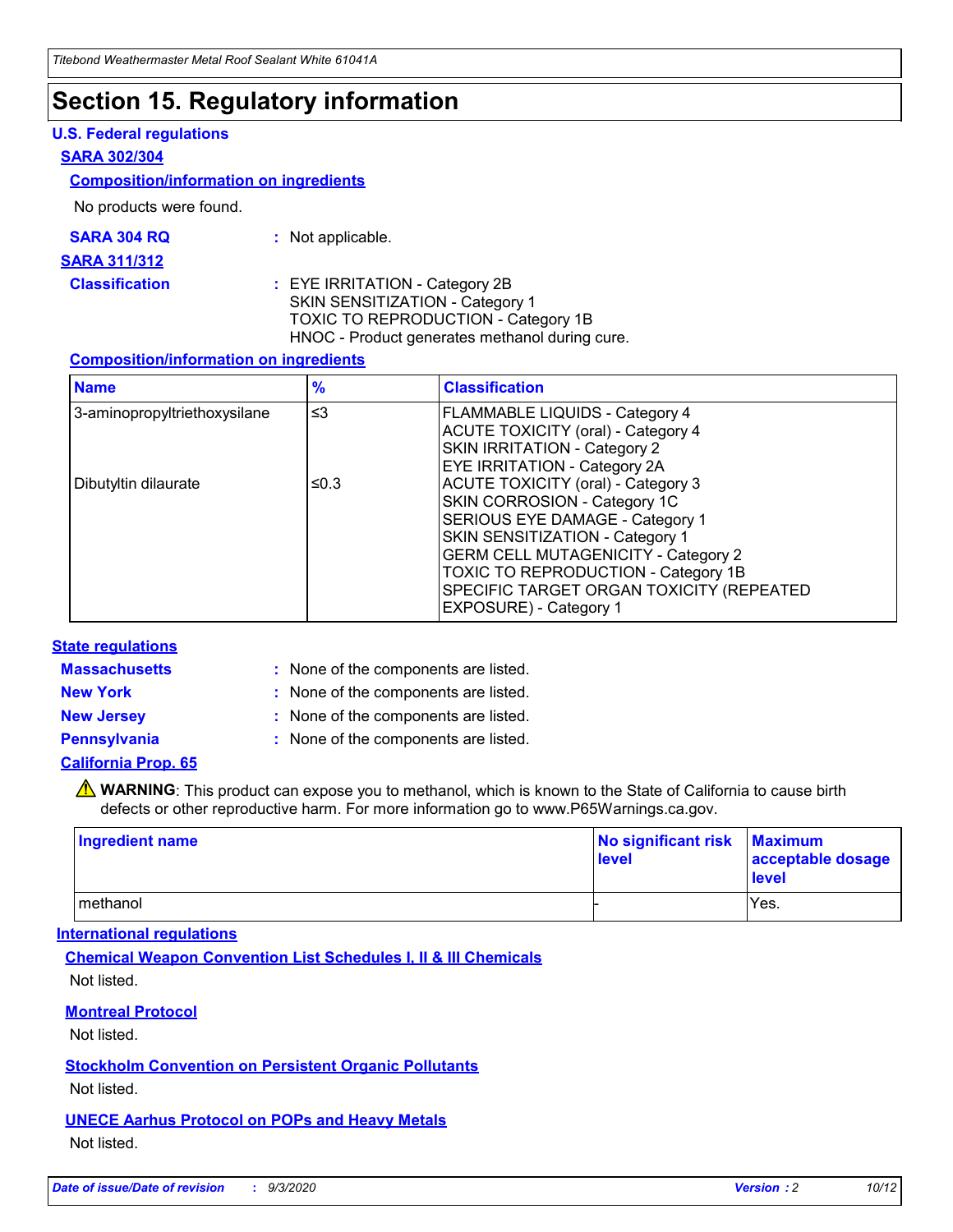# **Section 15. Regulatory information**

### **Inventory list**

- 
- **China :** Not determined.

**United States TSCA 8(b) inventory**

**:** All components are active or exempted.

# **Section 16. Other information**

**Hazardous Material Information System (U.S.A.)**



**Caution: HMIS® ratings are based on a 0-4 rating scale, with 0 representing minimal hazards or risks, and 4 representing significant hazards or risks. Although HMIS® ratings and the associated label are not required on SDSs or products leaving a facility under 29 CFR 1910.1200, the preparer may choose to provide them. HMIS® ratings are to be used with a fully implemented HMIS® program. HMIS® is a registered trademark and service mark of the American Coatings Association, Inc.**

**The customer is responsible for determining the PPE code for this material. For more information on HMIS® Personal Protective Equipment (PPE) codes, consult the HMIS® Implementation Manual.**

**National Fire Protection Association (U.S.A.)**



**Reprinted with permission from NFPA 704-2001, Identification of the Hazards of Materials for Emergency Response Copyright ©1997, National Fire Protection Association, Quincy, MA 02269. This reprinted material is not the complete and official position of the National Fire Protection Association, on the referenced subject which is represented only by the standard in its entirety.**

**Copyright ©2001, National Fire Protection Association, Quincy, MA 02269. This warning system is intended to be interpreted and applied only by properly trained individuals to identify fire, health and reactivity hazards of chemicals. The user is referred to certain limited number of chemicals with recommended classifications in NFPA 49 and NFPA 325, which would be used as a guideline only. Whether the chemicals are classified by NFPA or not, anyone using the 704 systems to classify chemicals does so at their own risk.**

### **Procedure used to derive the classification**

| <b>Classification</b>                                                                                         | <b>Justification</b>                                  |
|---------------------------------------------------------------------------------------------------------------|-------------------------------------------------------|
| <b>EYE IRRITATION - Category 2B</b><br>SKIN SENSITIZATION - Category 1<br>TOXIC TO REPRODUCTION - Category 1B | Expert judgment<br>Expert judgment<br>Expert judgment |
| <b>History</b>                                                                                                |                                                       |

| <b>Date of printing</b>           | : 4/22/2022 |
|-----------------------------------|-------------|
| Date of issue/Date of<br>revision | : 9/3/2020  |
| Date of previous issue            | : 9/3/2020  |
| <b>Version</b>                    | $\cdot$ 2   |
|                                   |             |